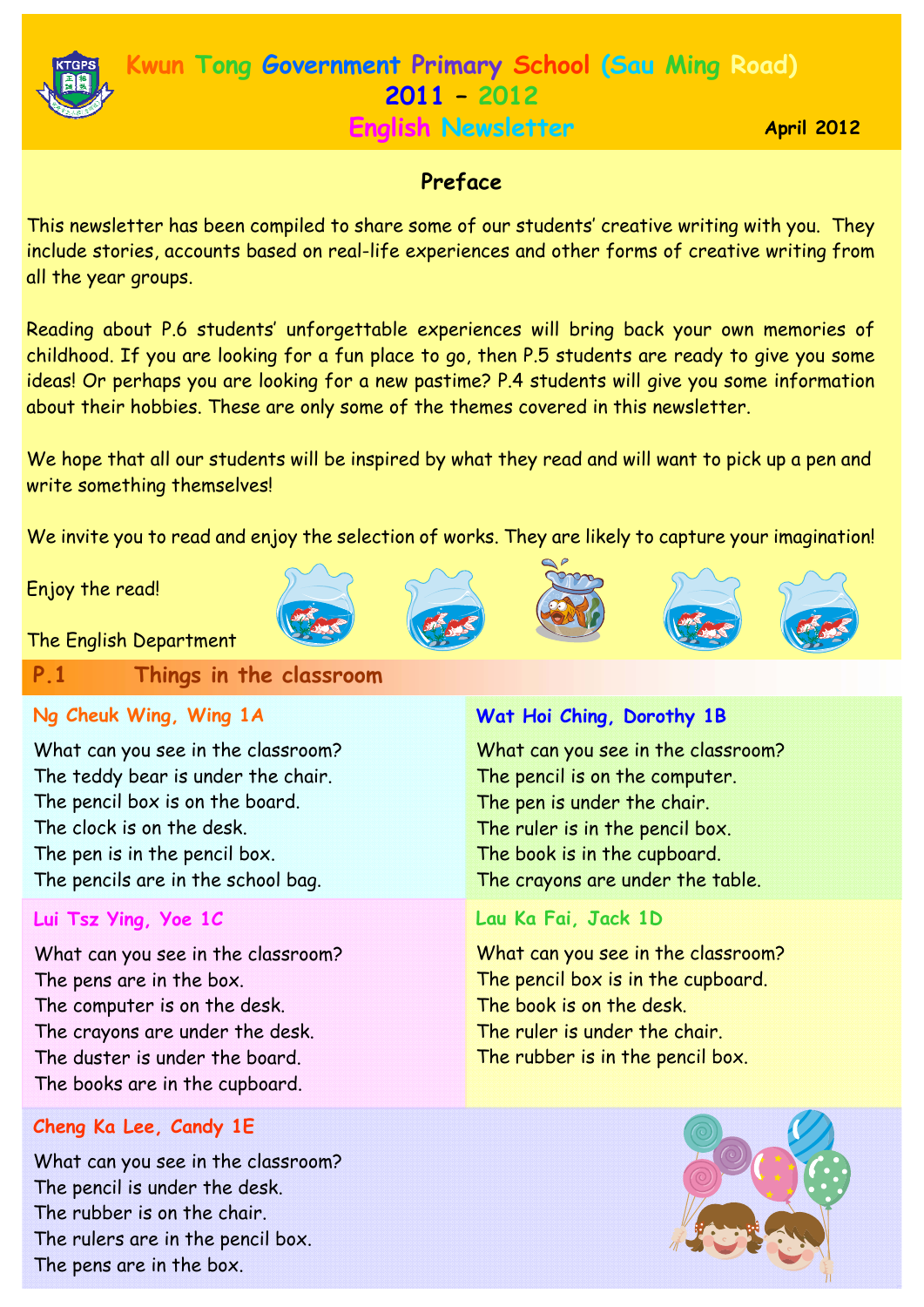### **P.2 Things we need**

# **Li Hiu Tung, Winnie 2A**

On a sunny day, we need sunglasses. On a sunny day, we need a hat. On a sunny day, we need an umbrella. On a cold day, we need a scarf. On a cold day, we need gloves. On a cold day, we need a coat.

### **Chiu Wai Han, Annie 2C**

On a sunny day, we need a cap. On a rainy day, we need a raincoat. On a cold day, we need a scarf and gloves. On a picnic day, we need a lunch box. On a picnic day, we need a watch and a water bottle.

### **Fung Yu Yin, Kitty 2B**

On a sunny day, we need sunglasses. On a rainy day, we need an umbrella. On a cold day, we need a scarf and gloves. On a picnic day, we need a cap. On a picnic day, we need a water bottle and a lunch box.

### **Li Hiu Yau, Hebe 2D**

On a sunny day, we need sunglasses. On a sunny day, we need a water bottle. On a rainy day, we need an umbrella. On a windy day, we need gloves. On a windy day, we need a jacket.

### **Yeung Ka Hung, Alan 2E**

On a sunny day, we need sunglasses. On a sunny day, we need a cap. On a rainy day, we need an umbrella. On a rainy day, we need a raincoat. On a windy day, we need a scarf.

#### **P.3 Country park rules**

### **Cheuk Man Yuen, Andrew 3A**

Welcome to Andrew's Country Park Rules for Visitors

Do not pick the flowers. Do not walk on the grass. Do not light fires. No fishing. No smoking. No camping.

### **Ho Tsz Yan, Katherine 3B**

Welcome to Katherine's Country Park Rules for Visitors

You may play ball games. You may feed the fish. Do not climb the trees. Do not walk on the grass. Do not take photos. Do not litter.

### **Chan Fui Ching, Ashley 3C**

Welcome to Hong Kong Country Park Rules for Visitors

Do not feed the animals. Do not light fires. Do not climb trees. No swimming. No fishing. No smoking.

#### **Kwan Li Man, Tom 3D**

Welcome to Happy Country Park Rules for Visitors

Do not smoke. Do not swim. No fishing. You may eat and drink. You may walk on the grass. You may feed the animals.



**Poon Ching Yi, Sandy 3E** 

Welcome to Sandy's Country Park Rules for Visitors

You may eat and drink. Do not pick the flowers. Do not climb the trees. Do not feed the animals. Do not walk on the grass. Do not play loud music.

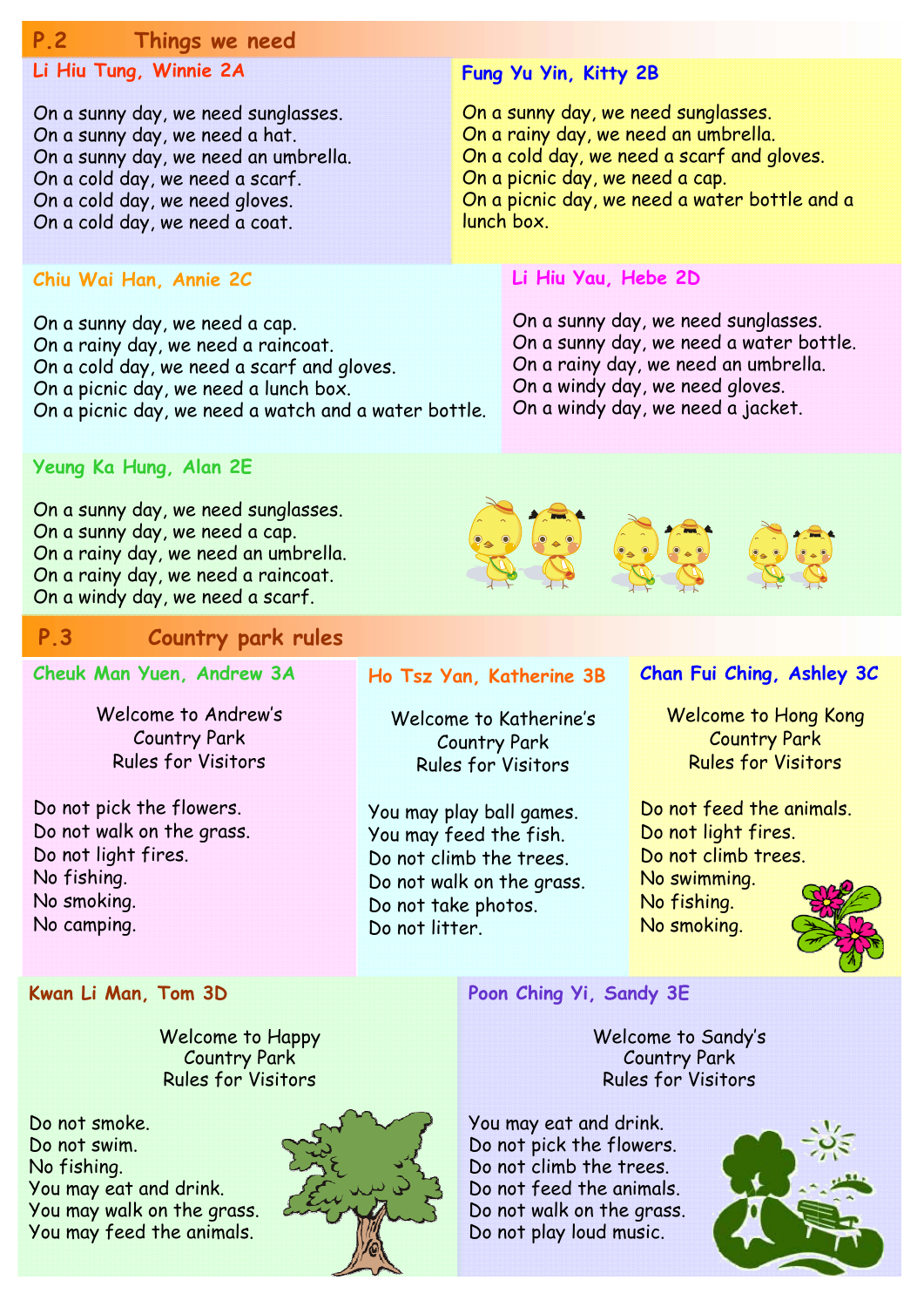### **P.4 My favourite pastime**

### **Choi Ka Ying, Ella 4A**

My favourite pastime is drawing. I started drawing when I was two years old. Mum teaches me to draw. I always draw at home. I draw every day. I draw alone. I like drawing because it is good for my brain and I can draw beautiful things. I feel relaxed.



**Lau Ka Lam, Kelly 4D** 

My favourite pastime is going ice skating. I started going ice skating when I was six years old. My mother teaches me how to ice skate. I go ice skating at the ice skating rink on Saturdays and Sundays with my friends. I learn to co-operate with others. I feel relaxed when I go ice skating.

# **P.5 A fun place to go**

### **Wong Ka Yan, Yammie 5A**

Last week, I went to Purple Garden with my friends. In Purple Garden, we felt very relaxed. The air was fresh. I saw many animals and a lot of fruit. There were a lot of activities. We made clay pots and candles, rode horses, fed the animals and picked fruit. I liked making clay pots because it was interesting. I loved the trip because I felt very happy. I will go there again because it is fun.

#### **Hung Yuen Tan, Kitty 5D**

Last week, I went to Happy Garden. I went there with my friends. I saw a tree house and some animals. In the morning, I picked fruit. In the afternoon, I made clay pots. In the evening, I played in a tree house. I liked making clay pots best. I was happy but tired. We were very hungry, so we had dinner in a restaurant. Then, we went home.

### **Tsang Tsz Hang , Henry 4B**

My favourite pastime is playing computer games. I started playing computer games when I was five years old. My brother teaches me how to play computer games. I always play computer games alone at home. I can learn to follow the game rules. I like playing computer games because it is fun, interesting, exciting and it makes me happy.

#### **Kwok Tsz Yan, Suki 4E**

I like swimming most. I started swimming when I was three years old. Miss Li teaches me how to swim. I want to swim like a fish. I sometimes go to the swimming pool. I swim every Sunday evening. I swim with my mum. I can keep fit. I can swim fast. I am happy in the water.

#### **Wong Yu Ki, Kiki 5B**

I went to Sai Kung Country Park when I was ten years old. My friends went with me. We went there by bus and MTR. I saw some trees and cute animals. There was a beautiful view. I had a barbecue, took photos and played ball games. I liked playing ball games best because it was interesting and good for my health. Although the weather was hot, I felt happy. It was enjoyable. I will go there again with my friends and family.

#### **Tsang Wing Yin, Kama 4C**

My favourite pastime is doing jigsaw puzzles. I enjoy doing jigsaw puzzles. I started doing them when I was four years old. Dad teaches me to do jigsaw puzzles. I do jigsaw puzzles at home. I often do jigsaw puzzles on Sundays. I do jigsaw puzzles with my brother. I feel excited when I do them.



#### **Ng Nok Sze, Nicole 5C**

Last Sunday, I went to Purple Garden. I went there with my family. I saw some horses and goats. They were cute and lovely. In the morning, I climbed walls and fed the animals. In the afternoon, my sister made candles and rode horses. In the evening, we had a barbecue. I liked climbing walls best. It was interesting but I was tired. I will go there again with my family because it is fun.

#### **Li Tsun Kit, Joe 5E**

Last Sunday, I went to Purple Garden in Yuen Long. I went with my mum, dad, brother and sister. I saw many animals, some tree houses and some fruit. I fed animals, made candles and rode horses. I liked riding horses best. I haven't climbed walls before. I think it is too tiring. I felt excited. I will go there again.